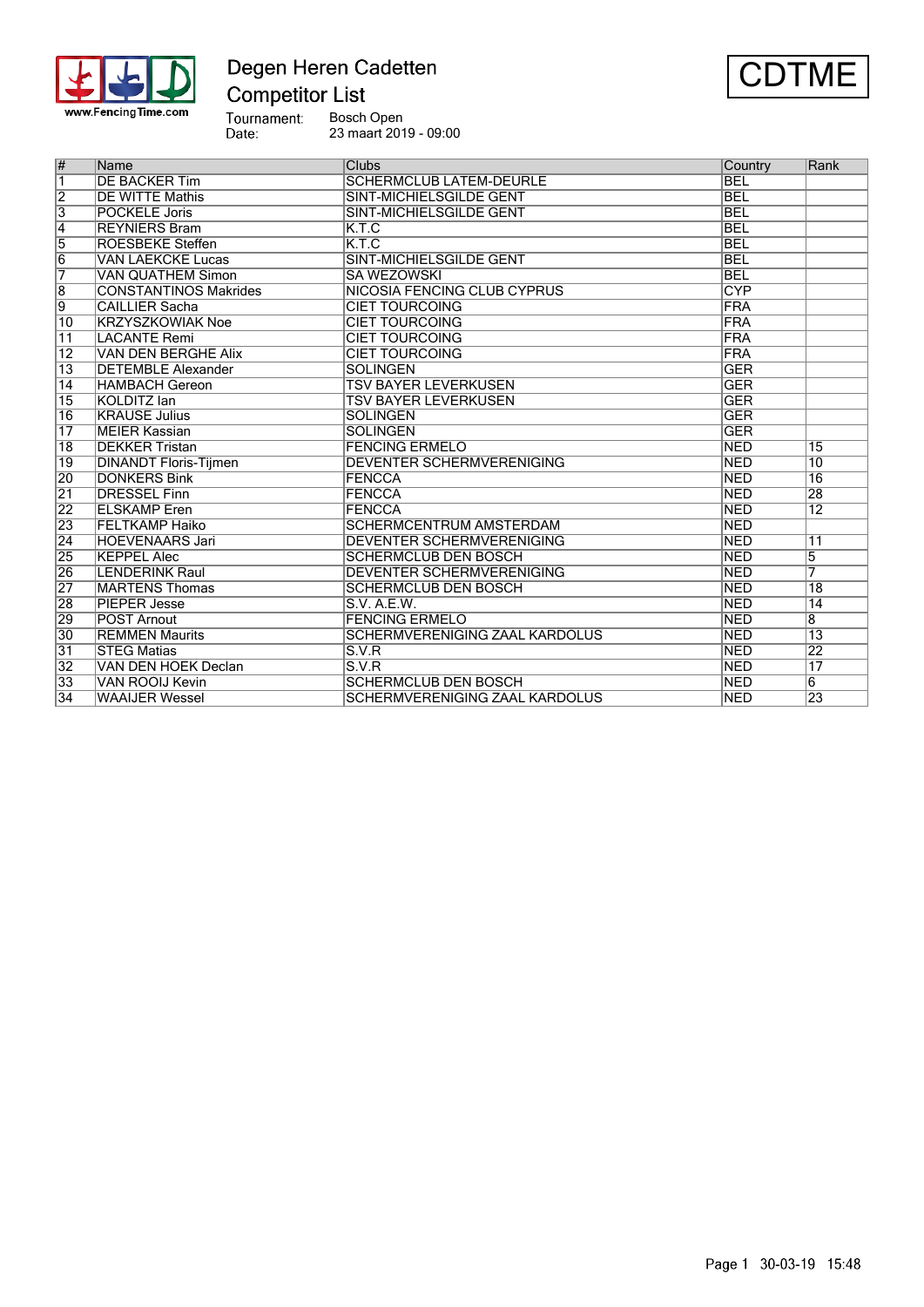|                      | <b>Bosch Open</b>                                                                            |  |  |  |  |  |  |  |  |  |  |
|----------------------|----------------------------------------------------------------------------------------------|--|--|--|--|--|--|--|--|--|--|
| Den Bosch            |                                                                                              |  |  |  |  |  |  |  |  |  |  |
| 23 maart 2019        |                                                                                              |  |  |  |  |  |  |  |  |  |  |
| Degen Heren Cadetten |                                                                                              |  |  |  |  |  |  |  |  |  |  |
|                      | Total # of competitors: 34<br>Total # of pools: 5                                            |  |  |  |  |  |  |  |  |  |  |
| Round 1              | 5 pools<br>1 pool of 6 and 4 pools of 7<br>All competitors (100%) promoted to the next round |  |  |  |  |  |  |  |  |  |  |
| Round 2              | Incomplete DE table of 64 fenced through the finals, no fence-off for third                  |  |  |  |  |  |  |  |  |  |  |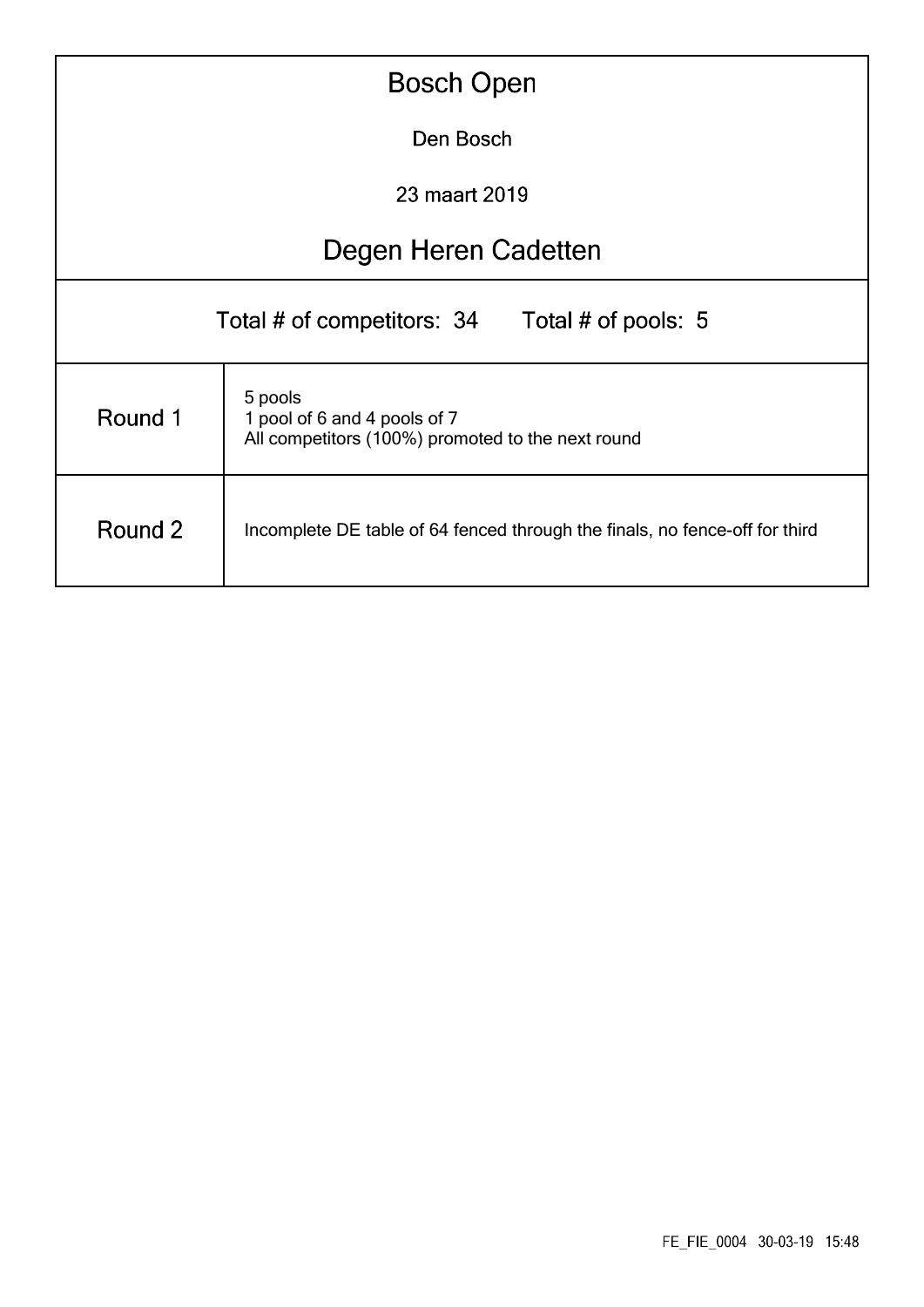

## Degen Heren Cadetten Seeding for Round #1 - Pool



Tournament: **Bosch Open** 23 maart 2019 - 09:00 Date: FIE Document: FE\_FIE\_0001.2

Country Seed Name Club Rank Notes **KEPPEL Alec SCHERMCLUB DEN BOSCH**  $\overline{1}$ **NED**  $\overline{5}$  $\overline{2}$ **VAN ROOIJ Kevin SCHERMCLUB DEN BOSCH NFD**  $\overline{6}$  $\frac{3}{4}$ **LENDERINK Raul DEVENTER SCHERMVERENIGING NED** 7 **POST Arnout FENCING ERMELO NED**  $\overline{8}$ 5 **DINANDT Floris-Tijmen DEVENTER SCHERMVERENIGING NED** 10 6 **HOEVENAARS Jari DEVENTER SCHERMVERENIGING NED**  $\overline{11}$ 17 **ELSKAMP** Eren **FENCCA** NED  $12$ 8 **REMMEN Maurits SCHERMVERENIGING ZAAL KARDOLUS NED**  $\overline{13}$ 9 **PIEPER Jesse** S.V. A.E.W. **NED**  $\overline{14}$  $\overline{10}$ **DEKKER Tristan FENCING ERMELO** 15 **NFD DONKERS Bink FENCCA NED**  $\overline{16}$  $\overline{11}$ **VAN DEN HOEK Declan**  $S.V.R$ **NFD**  $\overline{12}$  $17$  $\overline{13}$ **MARTENS Thomas SCHERMCLUB DEN BOSCH NED**  $\overline{18}$  $\overline{14}$ **STEG Matias**  $S.V.R$ **NED**  $\overline{22}$ 15 **WAAIJER Wessel** SCHERMVERENIGING ZAAL KARDOLUS  $\overline{23}$ **NED DRESSEL Finn** FENCCA **NED** 28 16  $\overline{17}$ **REYNIERS Bram**  $K.T.C$ **BEL** 18 **KRAUSE Julius SOLINGEN GER CIET TOURCOING**  $\overline{19}$ **KRZYSZKOWIAK Noe** FRA  $\overline{20}$  $KTC$ **ROESBEKE Steffen BFL**  $\overline{21}$ **VAN QUATHEM Simon SA WEZOWSKI** BEL 22 **CAILLIER Sacha CIET TOURCOING FRA** 23 **HAMBACH Gereon TSV BAYER LEVERKUSEN GER**  $\overline{24}$ **CIET TOURCOING LACANTE Remi** FRA **CIET TOURCOING** 25 **VAN DEN BERGHE Alix** FRA 26 **DETEMBLE Alexander SOLINGEN** GER  $\overline{27}$ **DE WITTE Mathis** SINT-MICHIELSGILDE GENT **BEL** 28 **CONSTANTINOS Makrides NICOSIA FENCING CLUB CYPRUS** CYP 29 **SOLINGEN GER MEIER Kassian**  $\overline{30}$ **VAN LAEKCKE Lucas SINT-MICHIELSGILDE GENT BEL**  $\overline{31}$ KOLDITZ lan **TSV BAYER LEVERKUSEN GER**  $\frac{32}{33}$ **DE BACKER Tim SCHERMCLUB LATEM-DEURLE BEL FELTKAMP Haiko SCHERMCENTRUM AMSTERDAM NED**  $\overline{34}$ **POCKELE Joris** SINT-MICHIELSGILDE GENT **BEL**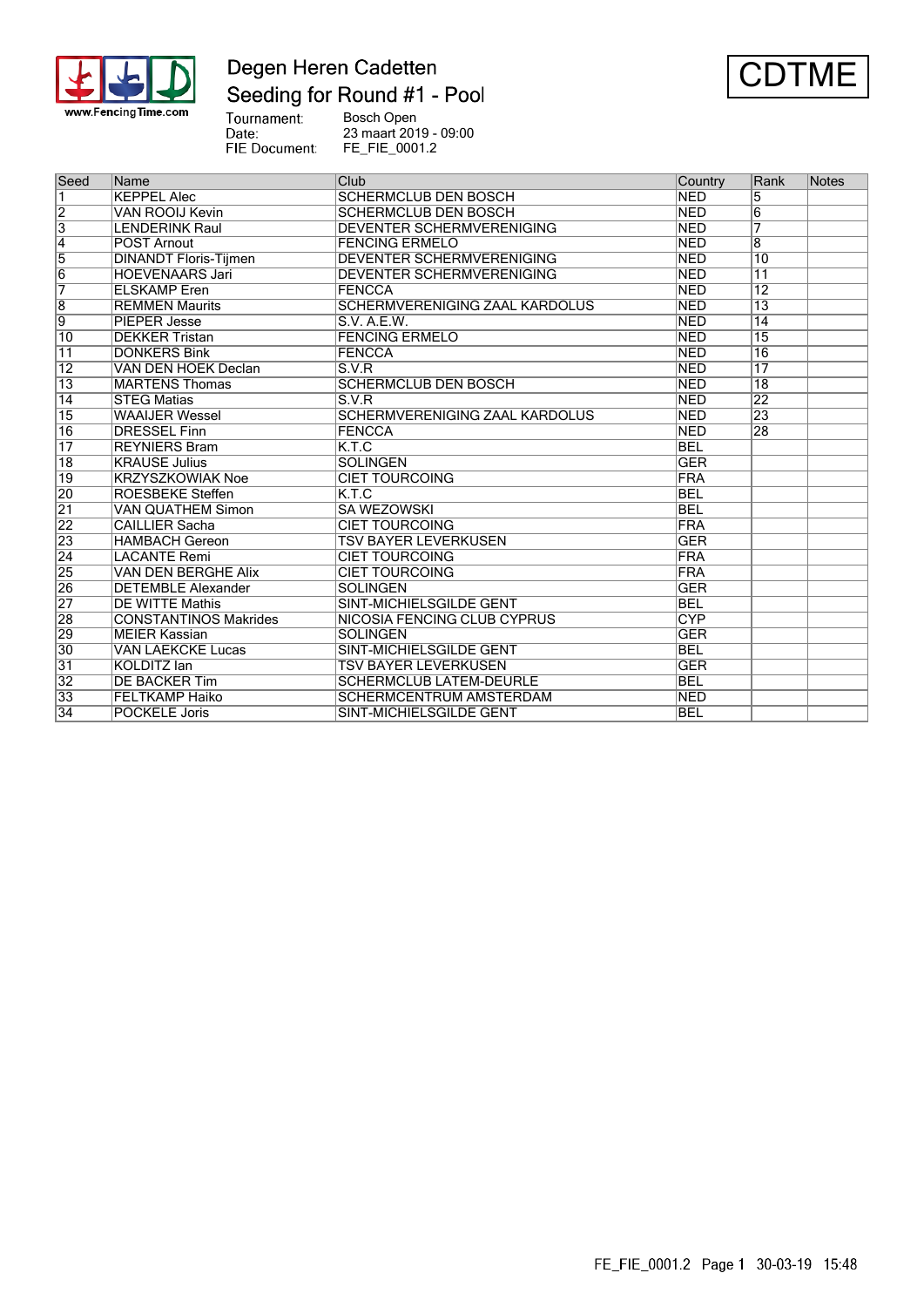

## Degen Heren Cadetten Round #1 Pool Results



Tournament: Bosch Open Date: 23 maart 2019 - 09:00 FIE Document: FE\_FIE\_0007

|                          | Referee(s):                             |                |                |                |                |                |                |                |                |                |        |    |        |       |
|--------------------------|-----------------------------------------|----------------|----------------|----------------|----------------|----------------|----------------|----------------|----------------|----------------|--------|----|--------|-------|
| Name                     | Affiliation                             | #              |                | $\overline{2}$ | 3              | 4              | 5              | 6              | 7              | v              | V/M TS |    | TR Ind |       |
| <b>ROESBEKE Steffen</b>  | $K.T.C$ / BEL                           | $\mathbf{1}$   |                | D <sub>3</sub> | D1             | V5             | D <sub>3</sub> | D <sub>3</sub> | V5             | $\overline{2}$ | 0,33   | 20 | 24     | $-4$  |
| <b>KEPPEL Alec</b>       | SCHERMCLUB DEN BOSCH /<br><b>NED</b>    | $\overline{2}$ | V <sub>5</sub> |                | D1             | V5             | V5             | V5             | V5             | 5              | 0,83   | 26 | 17     | 9     |
| <b>MEIER Kassian</b>     | SOLINGEN / GER                          | 3              | V5             | V5             |                | D <sub>3</sub> | V5             | D4             | V5             | 4              | 0,67   | 27 | 15     | 12    |
| <b>DEKKER Tristan</b>    | FENCING ERMELO / NED                    | 4              | D0             | D4             | V5             |                | V3             | D4             | D <sub>3</sub> | $\overline{2}$ | 0,33   | 19 | 24     | -5    |
| <b>VAN QUATHEM Simon</b> | SA WEZOWSKI / BEL                       | 5.             | V <sub>5</sub> | D4             | D <sub>2</sub> | D <sub>1</sub> |                | D <sub>2</sub> | V5             | $\overline{2}$ | 0.33   | 19 | 23     | -4    |
| FELTKAMP Haiko           | <b>SCHERMCENTRUM</b><br>AMSTERDAM / NED | 6              | V5             | D <sub>0</sub> | V <sub>5</sub> | V5             | V5             |                | V <sub>5</sub> | 5              | 0,83   | 25 | 18     | 7     |
| <b>DONKERS Bink</b>      | FENCCA / NED                            |                | D4             | D1             | D1             | V5             | D <sub>2</sub> | D <sub>0</sub> |                | 1              | 0,17   | 13 | 28     | $-15$ |

|                          | Referee(s):                             |                |                |                |                |                |                |                |                |                |        |    |     |                      |
|--------------------------|-----------------------------------------|----------------|----------------|----------------|----------------|----------------|----------------|----------------|----------------|----------------|--------|----|-----|----------------------|
| Name                     | <b>Affiliation</b>                      | #              |                | 2              | 3              | 4              | 5              | 6              | 7              | V              | V/M TS |    | TR. | $\lfloor nd \rfloor$ |
| <b>KRZYSZKOWIAK Noe</b>  | CIET TOURCOING / FRA                    | 1              |                | D1             | D <sub>2</sub> | D <sub>2</sub> | D4             | V <sub>5</sub> | V <sub>5</sub> | $\overline{2}$ | 0.33   | 19 | 23  | -4                   |
| VAN ROOIJ Kevin          | SCHERMCLUB DEN BOSCH /<br><b>NFD</b>    | $\overline{2}$ | V <sub>5</sub> |                | V5             | D <sub>2</sub> | V <sub>5</sub> | V <sub>5</sub> | D <sub>2</sub> | 4              | 0,67   | 24 | 21  | 3                    |
| VAN DEN HOEK Declan      | S.V.R/NED                               | 3              | V4             | D <sub>3</sub> |                | V <sub>5</sub> | D <sub>2</sub> | V <sub>5</sub> | D <sub>2</sub> | 3              | 0,50   | 21 | 21  | $\Omega$             |
| <b>VAN LAEKCKE Lucas</b> | SINT-MICHIELSGILDE GENT /<br><b>BEL</b> | $\overline{4}$ | V5             | V5             | D4             |                | V <sub>5</sub> | D4             | V <sub>5</sub> | 4              | 0,67   | 28 | 19  | -9                   |
| PIEPER Jesse             | S.V. A.E.W. / NED                       | 5.             | V <sub>5</sub> | D4             | V5             | D3             |                | V <sub>5</sub> | V <sub>5</sub> | 4              | 0,67   | 27 | 21  | 6                    |
| <b>HAMBACH Gereon</b>    | TSV BAYER LEVERKUSEN / GER              | 6              | D <sub>3</sub> | D <sub>3</sub> | D <sub>0</sub> | V <sub>5</sub> | D1             |                | D <sub>4</sub> | 1              | 0,17   | 16 | 29  | $-13$                |
| <b>DE BACKER Tim</b>     | SCHERMCLUB LATEM-DEURLE /<br><b>BEL</b> | 7              | D <sub>1</sub> | V5             | V5             | D <sub>2</sub> | D4             | V <sub>5</sub> |                | 3              | 0,50   | 22 | 23  | - 1                  |

| 3                            | Referee(s):                               |      |    |    |                |                |                |                |                |                         |        |    |     |       |
|------------------------------|-------------------------------------------|------|----|----|----------------|----------------|----------------|----------------|----------------|-------------------------|--------|----|-----|-------|
| Name                         | Affiliation                               | $\#$ |    | 2  | 3              | 4              | 5              | 6              | 7              | V                       | V/M TS |    | TR. | Ind   |
| <b>MARTENS Thomas</b>        | SCHERMCLUB DEN BOSCH /<br><b>NFD</b>      | 1    |    | D4 | D4             | D <sub>3</sub> | D <sub>2</sub> | V5             | V5             | $\overline{2}$          | 0,33   | 23 | 22  |       |
| <b>REMMEN Maurits</b>        | SCHERMVERENIGING ZAAL<br>KARDOLUS / NED   | 2    | V5 |    | D4             | D4             | D <sub>3</sub> | V5             | D1             | $\overline{2}$          | 0.33   | 22 | 25  | -3    |
| <b>KRAUSE Julius</b>         | SOLINGEN / GER                            | 3    | V5 | V5 |                | V5             | V5             | V <sub>5</sub> | V <sub>5</sub> | 6                       | 1,00   | 30 | 18  | 12    |
| <b>CAILLIER Sacha</b>        | CIET TOURCOING / FRA                      | 4    | V5 | V5 | D <sub>0</sub> |                | D <sub>1</sub> | V <sub>5</sub> | V5             | $\overline{\mathbf{4}}$ | 0.67   | 21 | 24  | $-3$  |
| <b>POCKELE Joris</b>         | SINT-MICHIELSGILDE GENT /<br><b>BEL</b>   | 5    | V5 | V5 | D4             | V5             |                | V <sub>5</sub> | V <sub>5</sub> | 5                       | 0.83   | 29 | 15  | 14    |
| <b>CONSTANTINOS Makrides</b> | NICOSIA FENCING CLUB<br>CYPRUS / CYP      | 6    | D1 | D1 | D <sub>3</sub> | D <sub>3</sub> | D1             |                | D1             | $\Omega$                | 0.00   | 10 | 30  | $-20$ |
| <b>LENDERINK Raul</b>        | <b>DEVENTER</b><br>SCHERMVERENIGING / NED | 7    | D1 | V5 | D <sub>3</sub> | D4             | D <sub>3</sub> | V <sub>5</sub> |                | $\overline{2}$          | 0,33   | 21 | 22  | -1    |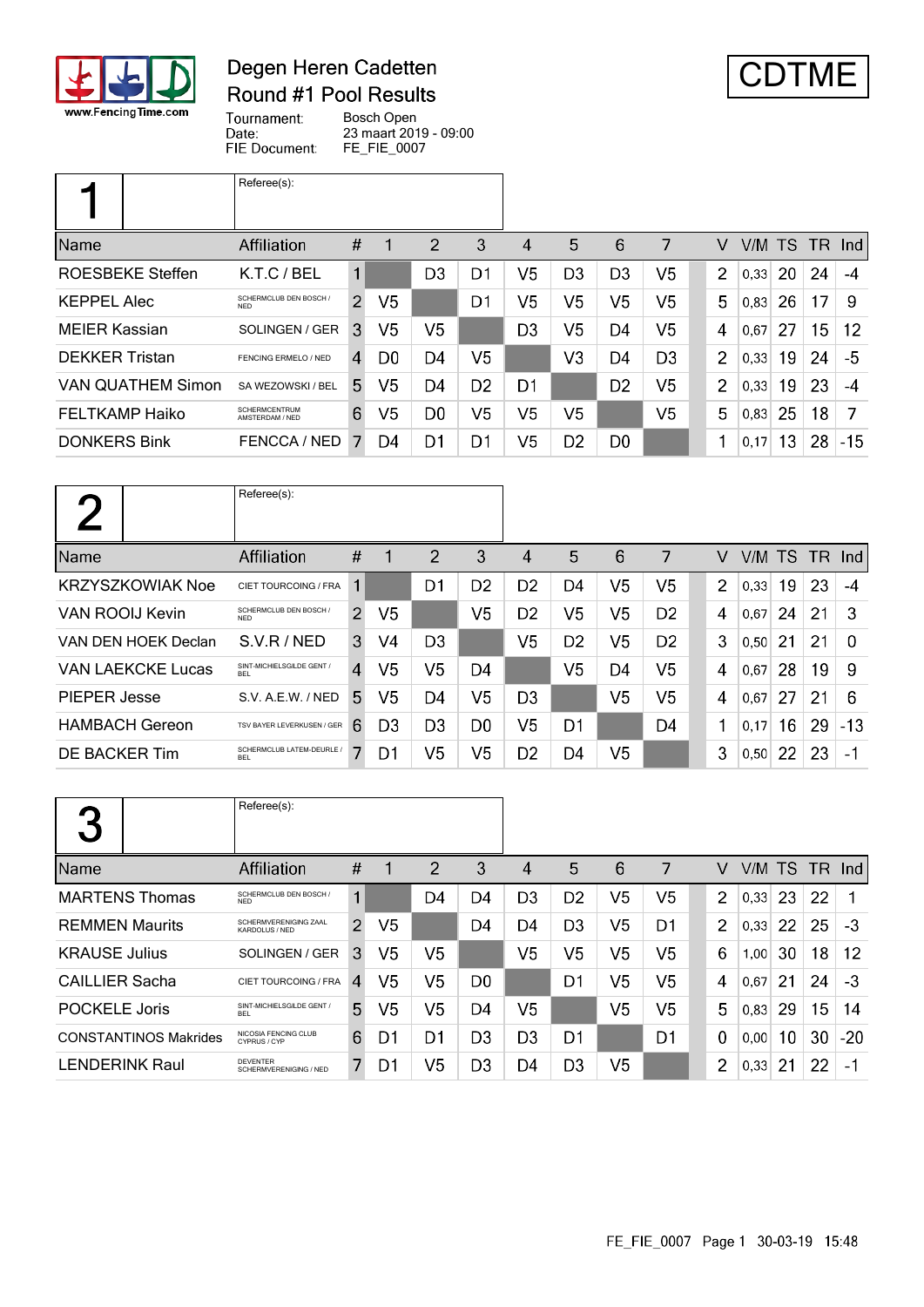|                        | Referee(s):                               |               |                |                |                |                |                |                |                |                |        |    |     |                  |
|------------------------|-------------------------------------------|---------------|----------------|----------------|----------------|----------------|----------------|----------------|----------------|----------------|--------|----|-----|------------------|
| Name                   | <b>Affiliation</b>                        | #             |                | 2              | 3              | 4              | 5              | 6              | 7              | v              | V/M TS |    | TR. | -Ind l           |
| <b>DRESSEL Finn</b>    | FENCCA / NED                              | 1             |                | D1             | V5             | D <sub>0</sub> | D <sub>3</sub> | V <sub>5</sub> | V5             | 3              | 0,50   | 19 | 25  | -6               |
| <b>KOLDITZ</b> lan     | TSV BAYER LEVERKUSEN / GER                | $\mathcal{P}$ | V5             |                | V5             | D <sub>3</sub> | V <sub>5</sub> | D <sub>3</sub> | V <sub>5</sub> | 4              | 0.67   | 26 | 20  | 6                |
| DE WITTE Mathis        | SINT-MICHIELSGILDE GENT /<br><b>BFI</b>   | 3             | D <sub>2</sub> | D <sub>3</sub> |                | V5             | D <sub>3</sub> | V <sub>5</sub> | D <sub>3</sub> | $\overline{2}$ | 0.33   | 21 | 26  | -5               |
| <b>LACANTE Remi</b>    | CIET TOURCOING / FRA                      | 4             | V5             | V5             | D <sub>3</sub> |                | V5             | D <sub>2</sub> | D4             | 3              | 0,50   | 24 | 20  | $\boldsymbol{A}$ |
| <b>HOEVENAARS Jari</b> | <b>DEVENTER</b><br>SCHERMVERENIGING / NED | 5             | V <sub>5</sub> | D <sub>3</sub> | V <sub>5</sub> | D <sub>2</sub> |                | V <sub>5</sub> | V <sub>5</sub> | 4              | 0.67   | 25 | 24  |                  |
| <b>STEG Matias</b>     | S.V.R/NED                                 | 6             | D4             | V5             | D <sub>3</sub> | V5             | D4             |                | V <sub>5</sub> | 3              | 0,50   | 26 | 24  | 2                |
| <b>POST Arnout</b>     | FENCING ERMELO / NED                      | 7.            | D4             | D3             | V <sub>5</sub> | V5             | D4             | D4             |                | $\overline{2}$ | 0,33   | 25 | 27  | $-2$             |

| U                            | Referee(s):                             |                |                |                |                |                        |                |                |          |                 |    |    |       |
|------------------------------|-----------------------------------------|----------------|----------------|----------------|----------------|------------------------|----------------|----------------|----------|-----------------|----|----|-------|
| Name                         | Affiliation                             | $\#$           | $\mathbf{1}$   | $\overline{2}$ | 3              | $\boldsymbol{\Lambda}$ | 5              | 6              | V        | $V/M$ TS TR Ind |    |    |       |
| <b>WAAIJER Wessel</b>        | SCHERMVERENIGING ZAAL<br>KARDOLUS / NED | 1              |                | D <sub>2</sub> | D4             | D1                     | V5             | V <sub>5</sub> | 2        | 0,40            | 17 | 19 | $-2$  |
| <b>REYNIERS Bram</b>         | K.T.C/BEL                               | $\mathcal{P}$  | V5             |                | D4             | D <sub>2</sub>         | V5             | D4             | 2        | 0,40            | 20 | 20 | -0    |
| <b>DINANDT Floris-Tijmen</b> | DEVENTER<br>SCHERMVERENIGING / NED      | 3              | V <sub>5</sub> | V <sub>5</sub> |                | D <sub>3</sub>         | V5             | V <sub>5</sub> | 4        | 0.80            | 23 | 15 | -8    |
| <b>ELSKAMP</b> Eren          | FENCCA / NED                            | $\overline{4}$ | V5             | V <sub>5</sub> | V <sub>5</sub> |                        | V <sub>5</sub> | D <sub>3</sub> | 4        | 0,80            | 23 | 14 | -9    |
| VAN DEN BERGHE Alix          | CIET TOURCOING / FRA                    | 5.             | D1             | D3             | D <sub>0</sub> | D <sub>3</sub>         |                | D1             | $\Omega$ | 0.00            | 8  | 25 | $-17$ |
| <b>DETEMBLE Alexander</b>    | SOLINGEN / GER                          | 6              | D3             | V <sub>5</sub> | D <sub>2</sub> | V5                     | V <sub>5</sub> |                | 3        | 0.60            | 20 | 18 | 2     |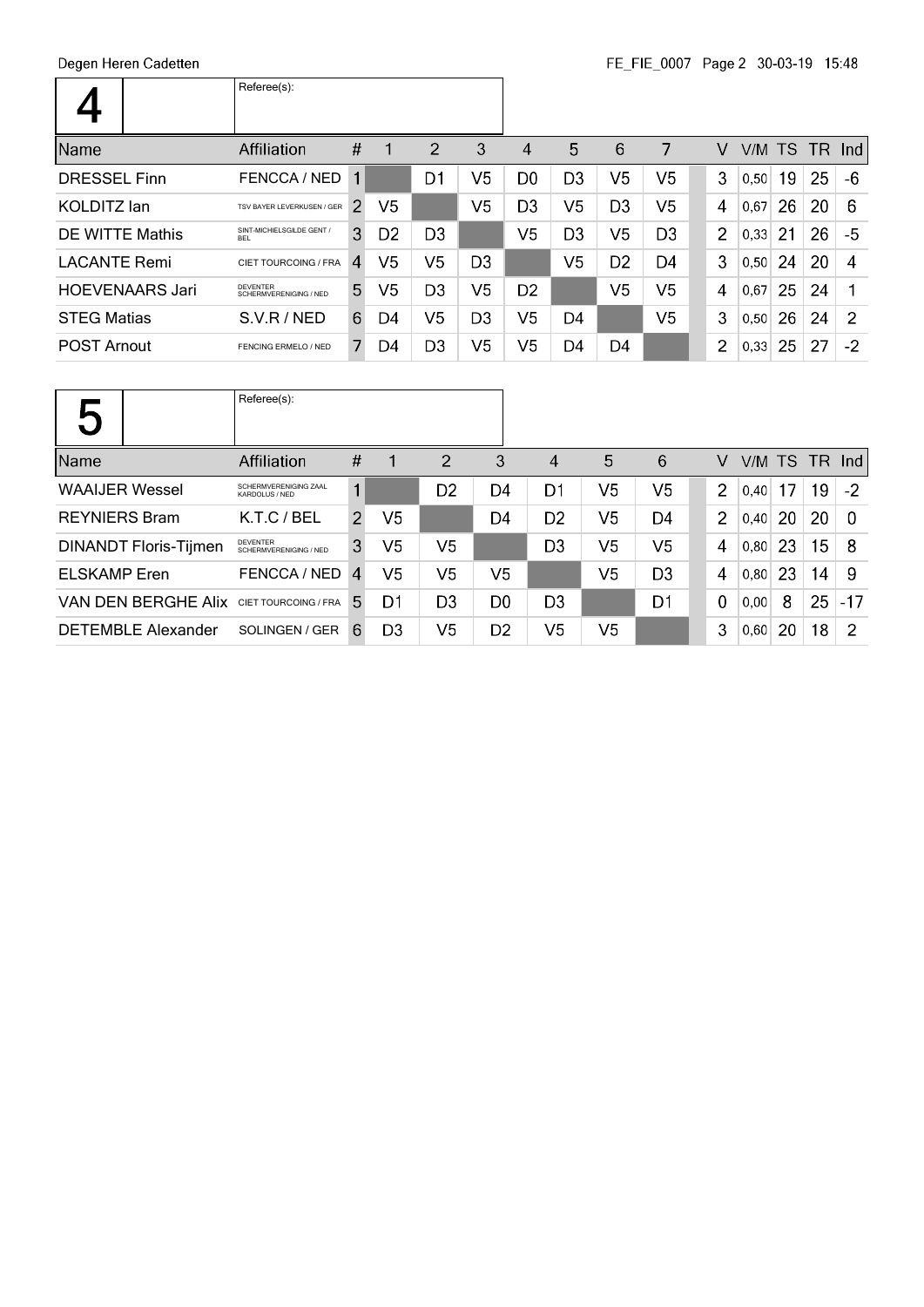

## Degen Heren Cadetten Seeding for Round #2 - DE



Tournament: Bosch Open 23 maart 2019 - 09:00 Date: FIE Document: FE\_FIE\_0008

Seed Name Club Club Club Country V V/M TS TR Ind Notes 1 KRAUSE Julius SOLINGEN GER 6 1,00 30 18 +12 Advanced 2 POCKELE Joris SINT-MICHIELSGILDE GENT BEL 5 0,83 29 15 +14 Advanced<br>3 KEPPEL Alec SCHERMCLUB DEN BOSCH NED 5 0,83 26 17 +9 Advanced 3 KEPPEL Alec SCHERMCLUB DEN BOSCH NED 5 0,83 26 17 +9 Advanced 4 FELTKAMP Haiko SCHERMCENTRUM AMSTERDAM NED 5 0,83 25 18 +7 Advanced<br>5 ELSKAMP Eren FENCCA NED 4 0,80 23 14 +9 Advanced 5 ELSKAMP Eren FENCCA NED 4 0,80 23 14 +9 Advanced 6 DINANDT Floris-Tijmen DEVENTER SCHERMVERENIGING NED 4 0,80 23 15 +8 Advanced 7 MEIER Kassian SOLINGEN GER 4 0,67 27 15 +12 Advanced 8 VAN LAEKCKE Lucas SINT-MICHIELSGILDE GENT BEL 4 0,67 28 19 +9 Advanced 9 PIEPER Jesse S.V. A.E.W.<br>10 KOLDITZ Ian TSV BAYER LEVERKUSEN GER 4 0.67 26 20 +6 Advanced 10 KOLDITZ Ian TSV BAYER LEVERKUSEN GER 4 0,67 26 20 +6 Advanced 11 VAN ROOIJ Kevin SCHERMCLUB DEN BOSCH NED 4 0,67 24 21 +3 Advanced 12 HOEVENAARS Jari DEVENTER SCHERMVERENIGING NED 4 0,67 25 24 +1 Advanced<br>13 CAILLIER Sacha CIET TOURCOING FRA 4 0.67 21 24 -3 Advanced **CIET TOURCOING** 14 DETEMBLE Alexander SOLINGEN GER 3 0,60 20 18 +2 Advanced<br>15 LACANTE Remi CIET TOURCOING FRA 3 0,50 24 20 +4 Advanced 15 CIET TOURCOING FRA 3 0,50 24 20 +4 Advanced<br>15 V.R. S.V.R Remin CIET 1 20 26 24 +2 Advanced 16 STEG Matias S.V.R NED 3 0,50 26 24 +2 Advanced 17 VAN DEN HOEK Declan S.V.R<br>18 DE BACKER Tim SCHERMCLUB LATEM-DEURLE BEL 3 0.50 22 23 -1 Advanced 18 **DE BACKER Tim** SCHERMCLUB LATEM-DEURLE **BEL** 3 0,50 22 23 -1 Advanced 19 DRESSEL Finn FENCCA NED 3 0,50 19 25 -6 Advanced<br>20 REYNIFRS Bram KTC RESERVED BEL 2 0.40 20 20 0 Advanced 20 REYNIERS Bram K.T.C BEL 2 0,40 20 20 0 Advanced 21 WAAIJER Wessel SCHERMVERENIGING ZAAL KARDOLUS NED 2 0,40 17 19 -2 Advanced 22 MARTENS Thomas SCHERMCLUB DEN BOSCH NED 2 0,33 23<br>23 LENDERINK Raul DEVENTER SCHERMVERENIGING NED 2 0.33 21 23 LENDERINK Raul DEVENTER SCHERMVERENIGING NED 2 0,33 21 22 -1 Advanced 24 POST Arnout FENCING ERMELO NED 2 0,33 25 27 -2 Advanced<br>25 REMMEN Maurits SCHERMVERENIGING ZAAL KARDOLUS NED 2 0,33 22 25 -3 Advanced 25 REMMEN Maurits SCHERMVERENIGING ZAAL KARDOLUS NED 2 0,33 22 25 -3 Advanced 26 ROESBEKE Steffen K.T.C BEL 2 0.33 20 24 -4 Advanced 27T KRZYSZKOWIAK Noe CIET TOURCOING FRA 2 0,33 19 23 -4 Advanced 27T VAN QUATHEM Simon SA WEZOWSKI BEL 2 0,33 19 23 -4 Advanced<br>29 DE WITTE Mathis SINT-MICHIELSGILDE GENT BEL 2 0.33 21 26 -5 Advanced 2 0,33 21 26 -5 Advanced 31NT-MICHIELSGILDE GENT BEL 2 0,33 21 26 -5 Advanced<br>DEKKER Tristan BENCING ERMELO NED 2 0.33 19 24 -5 Advanced 30 DEKKER Tristan FENCING ERMELO NED 2 0.33 19 24 -5 Advanced 31 HAMBACH Gereon TSV BAYER LEVERKUSEN GER 1 0,17 16 29 -13 Advanced<br>32 DONKERS Bink FENCCA NED 1 0,17 13 28 -15 Advanced<br>33 VAN DEN BERGHE Alix CIET TOURCOING FRA 0 0,00 8 25 -17 Advanced 32 DONKERS Bink FENCCA NED 1 0,17 13 28 -15 Advanced 33 VAN DEN BERGHE Alix CIET TOURCOING FRA 0 0,00 8 25 -17 Advanced 34 CONSTANTINOS Makrides NICOSIA FENCING CLUB CYPRUS CYP 0 0,00 10 30 -20 Advanced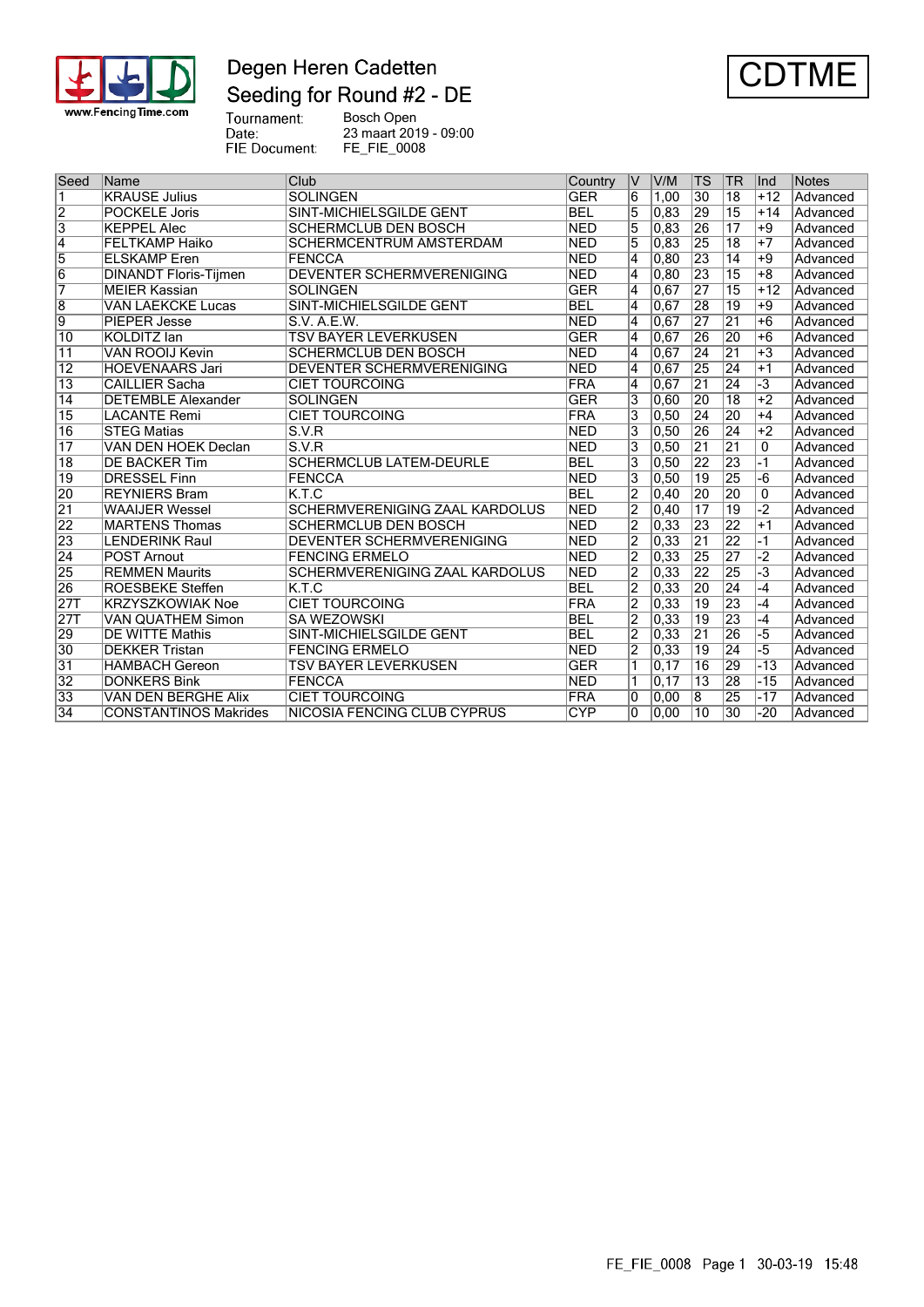#### Degen Heren Cadetten - Round #2 - DE (Table of 64)

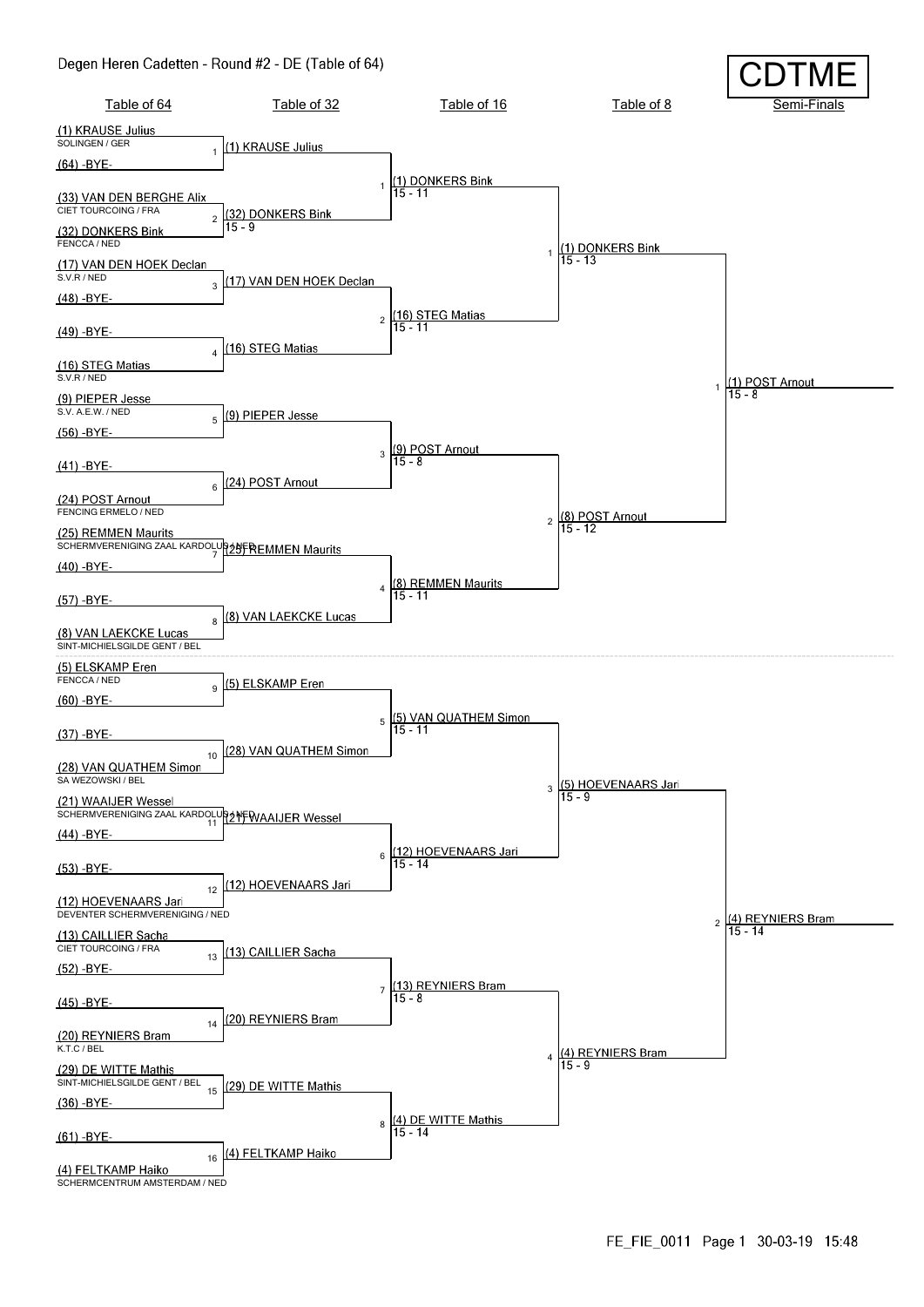#### Degen Heren Cadetten - Round #2 - DE (Table of 64)

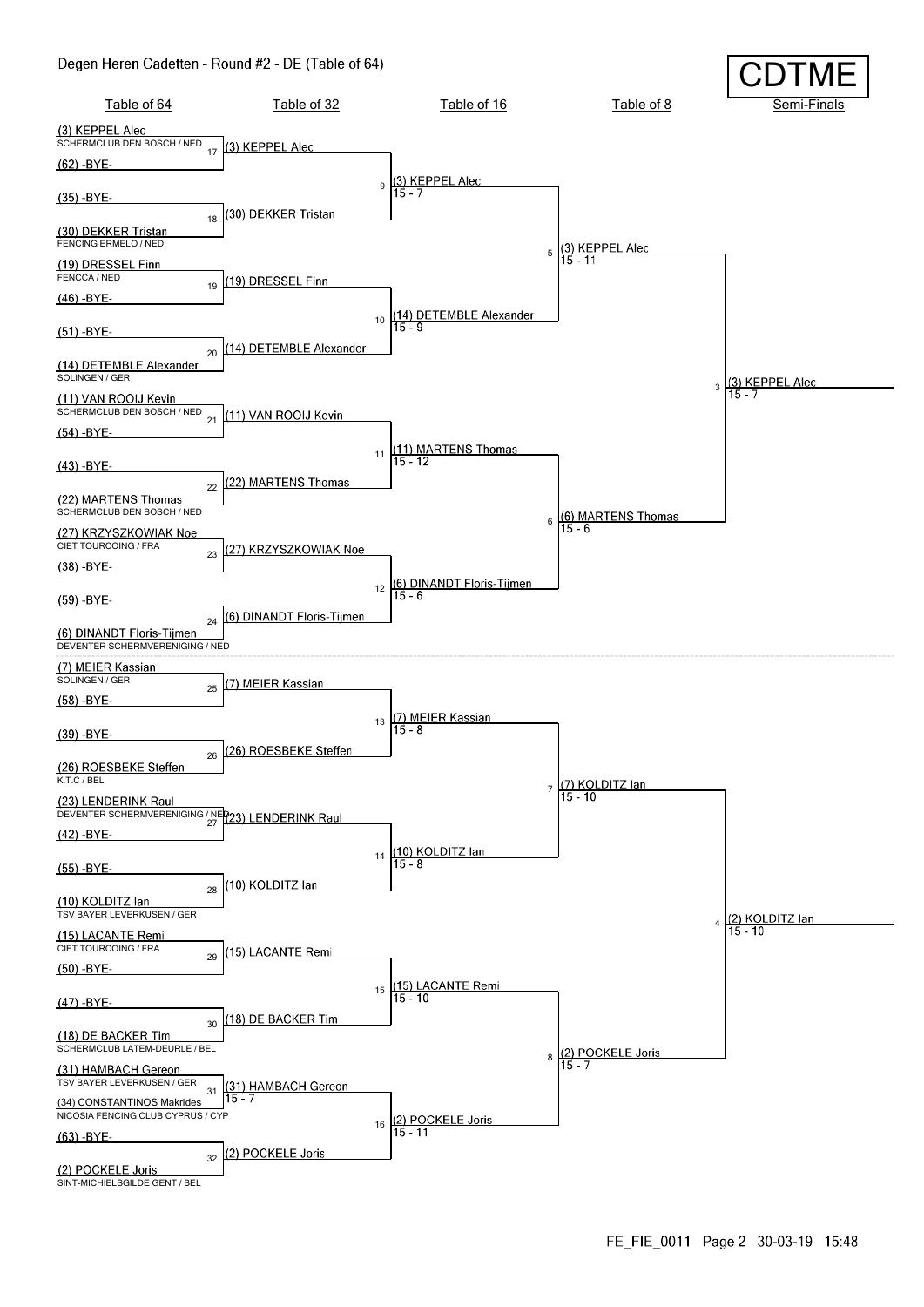#### Degen Heren Cadetten - Round #2 - DE (Table of 8)



### FE\_FIE\_0011 Page 1 30-03-19 15:48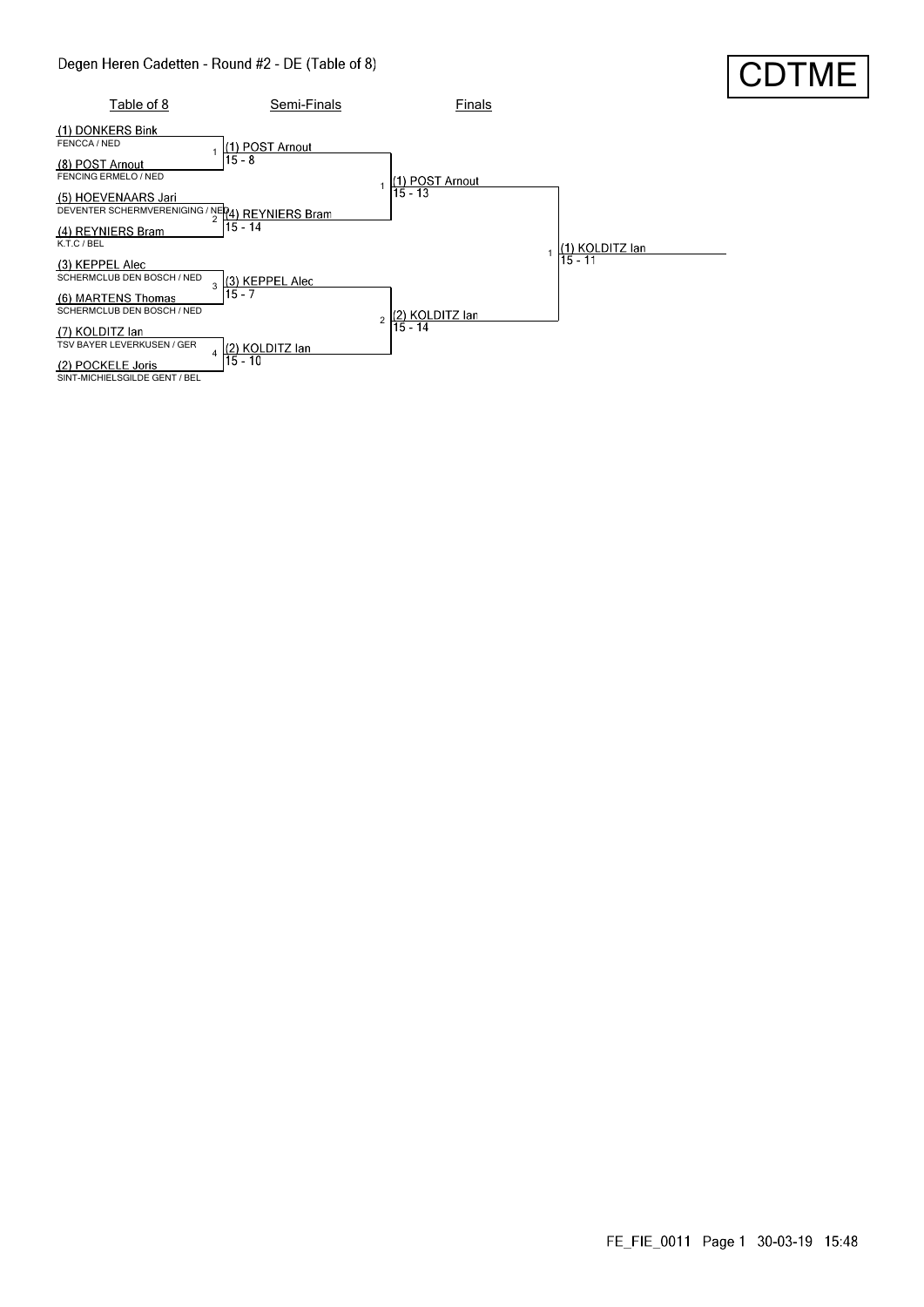

# Degen Heren Cadetten<br>Final Ranking



| Bosch Open            |
|-----------------------|
| 23 maart 2019 - 09:00 |
| <b>FE FIE 0012</b>    |
|                       |

| Place           | Name                         | Clubs                                 | Country    |
|-----------------|------------------------------|---------------------------------------|------------|
| $\overline{1}$  | <b>KOLDITZ</b> lan           | <b>TSV BAYER LEVERKUSEN</b>           | <b>GER</b> |
| $\overline{2}$  | <b>POST Arnout</b>           | <b>FENCING ERMELO</b>                 | <b>NED</b> |
| $\overline{3T}$ | <b>REYNIERS Bram</b>         | K.T.C                                 | <b>BEL</b> |
| $\overline{3T}$ | <b>KEPPEL Alec</b>           | <b>SCHERMCLUB DEN BOSCH</b>           | <b>NED</b> |
| $\overline{5}$  | <b>POCKELE Joris</b>         | SINT-MICHIELSGILDE GENT               | <b>BEL</b> |
| $\overline{6}$  | <b>HOEVENAARS Jari</b>       | DEVENTER SCHERMVERENIGING             | <b>NED</b> |
| 7               | <b>MARTENS Thomas</b>        | <b>SCHERMCLUB DEN BOSCH</b>           | <b>NED</b> |
| $\overline{8}$  | <b>DONKERS Bink</b>          | FENCCA                                | <b>NED</b> |
| $\overline{9}$  | <b>DINANDT Floris-Tijmen</b> | <b>DEVENTER SCHERMVERENIGING</b>      | <b>NED</b> |
| 10              | <b>MEIER Kassian</b>         | <b>SOLINGEN</b>                       | <b>GER</b> |
| 11              | <b>DETEMBLE Alexander</b>    | <b>SOLINGEN</b>                       | <b>GER</b> |
| 12              | <b>LACANTE Remi</b>          | <b>CIET TOURCOING</b>                 | <b>FRA</b> |
| $\overline{13}$ | <b>STEG Matias</b>           | S.V.R                                 | <b>NED</b> |
| $\overline{14}$ | <b>REMMEN Maurits</b>        | <b>SCHERMVERENIGING ZAAL KARDOLUS</b> | <b>NED</b> |
| $\overline{15}$ | <b>VAN QUATHEM Simon</b>     | <b>SA WEZOWSKI</b>                    | <b>BEL</b> |
| $\overline{16}$ | <b>DE WITTE Mathis</b>       | <b>SINT-MICHIELSGILDE GENT</b>        | <b>BEL</b> |
| $\overline{17}$ | <b>KRAUSE Julius</b>         | <b>SOLINGEN</b>                       | <b>GER</b> |
| $\overline{18}$ | <b>FELTKAMP Haiko</b>        | <b>SCHERMCENTRUM AMSTERDAM</b>        | <b>NED</b> |
| 19              | <b>ELSKAMP</b> Eren          | FENCCA                                | <b>NED</b> |
| 20              | <b>VAN LAEKCKE Lucas</b>     | <b>SINT-MICHIELSGILDE GENT</b>        | <b>BEL</b> |
| $\overline{21}$ | <b>PIEPER Jesse</b>          | S.V. A.E.W.                           | <b>NED</b> |
| 22              | <b>VAN ROOIJ Kevin</b>       | <b>SCHERMCLUB DEN BOSCH</b>           | <b>NED</b> |
| 23              | <b>CAILLIER Sacha</b>        | <b>CIET TOURCOING</b>                 | <b>FRA</b> |
| $\overline{24}$ | VAN DEN HOEK Declan          | S.V.R                                 | <b>NED</b> |
| 25              | <b>DE BACKER Tim</b>         | <b>SCHERMCLUB LATEM-DEURLE</b>        | <b>BEL</b> |
| 26              | <b>DRESSEL Finn</b>          | <b>FENCCA</b>                         | <b>NED</b> |
| $\overline{27}$ | <b>WAAIJER Wessel</b>        | SCHERMVERENIGING ZAAL KARDOLUS        | <b>NED</b> |
| 28              | <b>LENDERINK Raul</b>        | DEVENTER SCHERMVERENIGING             | <b>NED</b> |
| 29              | <b>ROESBEKE Steffen</b>      | K.T.C                                 | <b>BEL</b> |
| 30              | <b>KRZYSZKOWIAK Noe</b>      | <b>CIET TOURCOING</b>                 | <b>FRA</b> |
| 31              | <b>DEKKER Tristan</b>        | <b>FENCING ERMELO</b>                 | <b>NED</b> |
| $\overline{32}$ | <b>HAMBACH Gereon</b>        | <b>TSV BAYER LEVERKUSEN</b>           | <b>GER</b> |
| 33              | VAN DEN BERGHE Alix          | <b>CIET TOURCOING</b>                 | <b>FRA</b> |
| $\overline{34}$ | <b>CONSTANTINOS Makrides</b> | NICOSIA FENCING CLUB CYPRUS           | <b>CYP</b> |